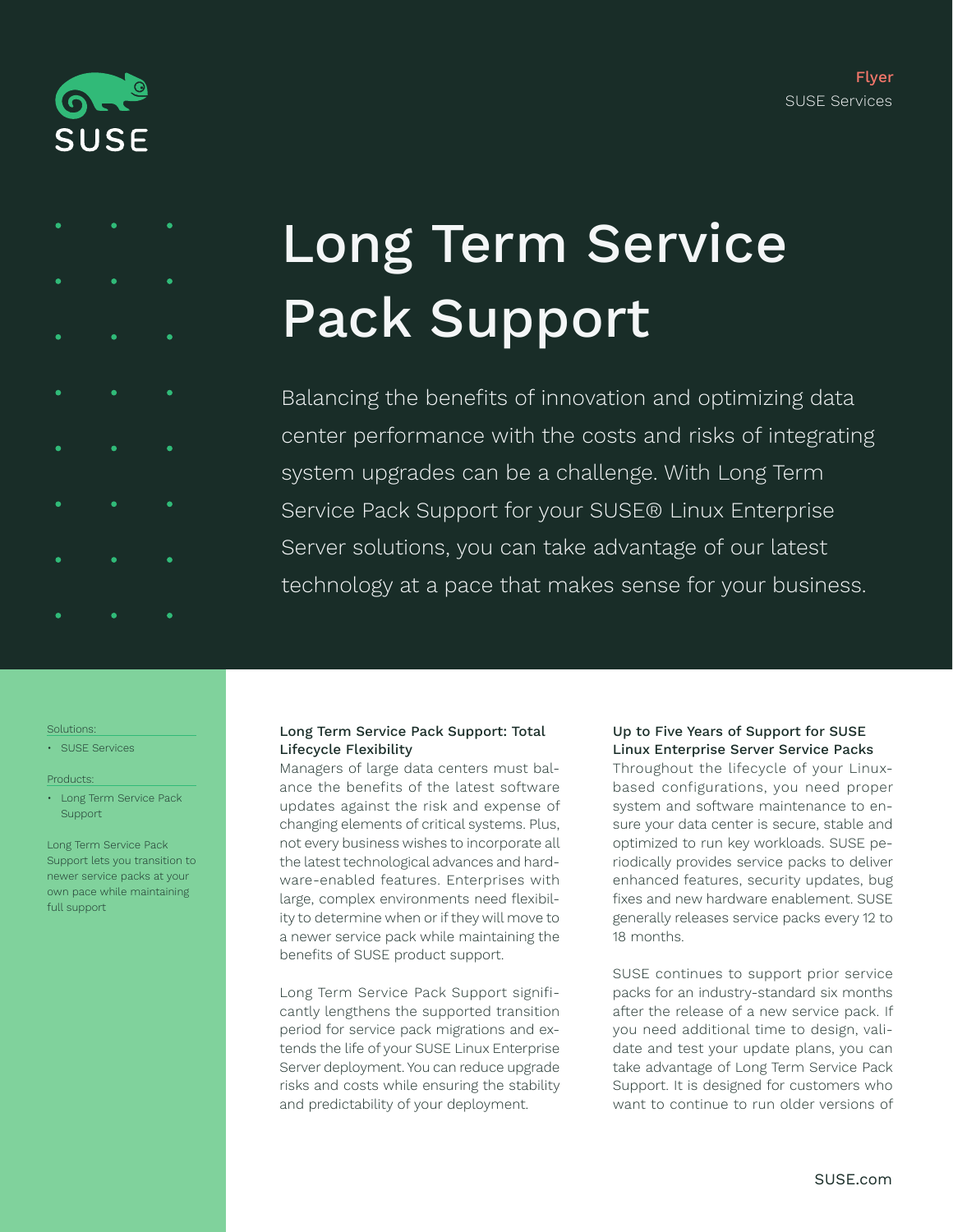SUSE Linux Enterprise Server while continuing to receive software updates and technical support services. Customers can obtain support for qualifying service packs for up to three years past the end of a service pack's general support phase. As a result, customers can either upgrade to the next service pack at a slower pace or skip a service pack altogether and ultimately move to a later release.

#### UNIX-Like Lifecycles at a Lower Cost

SUSE Linux Enterprise Server delivers proven long-term performance and reliability. For some data centers, the cost and risk of change outweigh the benefits of the latest technology and updates. These customers maintain predictability and control costs by keeping updates to just the essentials.

## By providing a UNIX-like lifecycle at a much lower total cost of ownership, customers that require exceptional predictability and risk management receive excellent value and enhanced stability for their software stacks.

With Long Term Service Pack Support you can receive three years of Extended Support, in addition to the standard ten years each major version of SUSE Linux Enterprise Server is generally supported, for a total of 13 years. By providing a UNIX-like lifecycle at a much lower total cost of ownership, customers that require exceptional predictability and risk management receive excellent value and enhanced stability for their software stacks.

As a condition for support, a Long Term Service Pack Support subscription must be registered with an activation key that is included the subscription. Depending on the type and severity of the problem, it may also be necessary for the latest patches to be applied to the affected systems in order to receive support.

### Long Term Service Pack Support Expanded to Include Workloads Running on IBM Systems

As the market leader for Linux on the mainframe, SUSE understands that enterprises want to run workloads on their IBM z Systems and Power Systems for as long as possible with minimal interruption. With Long Term Service Pack Support, enterprises can maintain the configurations for their most critical workloads running on SUSE Linux Enterprise Server for z Systems and LinuxONE and for specific releases of SUSE Linux Enterprise Server for POWER for an extended period of time. The longer support period for these mission-critical workloads helps enterprises mitigate risk by increasing the predictability of their performance, ensures the security of each system, and allows more time to plan for migrating to the next service pack or major release of SUSE Linux Enterprise Server, while deferring the costs associated with updating and testing.

### Adding Value to Your SUSE Linux Enterprise Server Subscription

Long Term Service Pack Support complements your existing SUSE Linux Enterprise Server subscription. You get award-winning SUSE level 1 and level 2 support and critical security updates and bug fixes. Purchase Long Term Service Pack Support when you need:

- an additional 12 to 36 months of defect resolution and support as you postpone or defer migration to the latest service pack.
- an additional 12 to 36 months of technical support through the Extended Support phase.

Long Term Service Pack Support is for x86-64, z/Architecture and specific releases of SUSE Linux Enterprise Server for POWER and High Performance Computing for Arm. It does not include software enhancement requests or new hardware enablement.

### SUSE Linux Enterprise Lifecycle Overview

The General Support period for SUSE Linux Enterprise Server products is typically ten years (seven years for SUSE Linux Enterprise 10), beginning on the first date of general availability. SUSE provides updates that improve stability and performance, address security vulnerabilities, enable new hardware and enhance features. Visit [www.suse.com/life](http://www.suse.com/lifecycle)[cycle](http://www.suse.com/lifecycle) for specific information on the lifecycle of each SUSE Linux solution.

Start and end dates for Long Term Service Pack Support (LTSS) apply to all hardware architectures (e.g., LTSS SUSE Linux Enterprise Server 15 SP1 for System z has the same start and end date as SUSE Linux Enterprise Server 15 SP1 on x86-64).

#### Reduce Cost, Complexity and Risk

Find out how Long Term Service Pack Support can help you balance the need to stay on top of changing technologies with managing complexity, risk and costs. For more information, contact your SUSE sales representative or local SUSE partner, or visit: [www.suse.](http://www.suse.com/support/programs/long-term-service-pack-
support.html) [com/support/programs/long-term-service-pack](http://www.suse.com/support/programs/long-term-service-pack-
support.html)[support.html](http://www.suse.com/support/programs/long-term-service-pack-
support.html)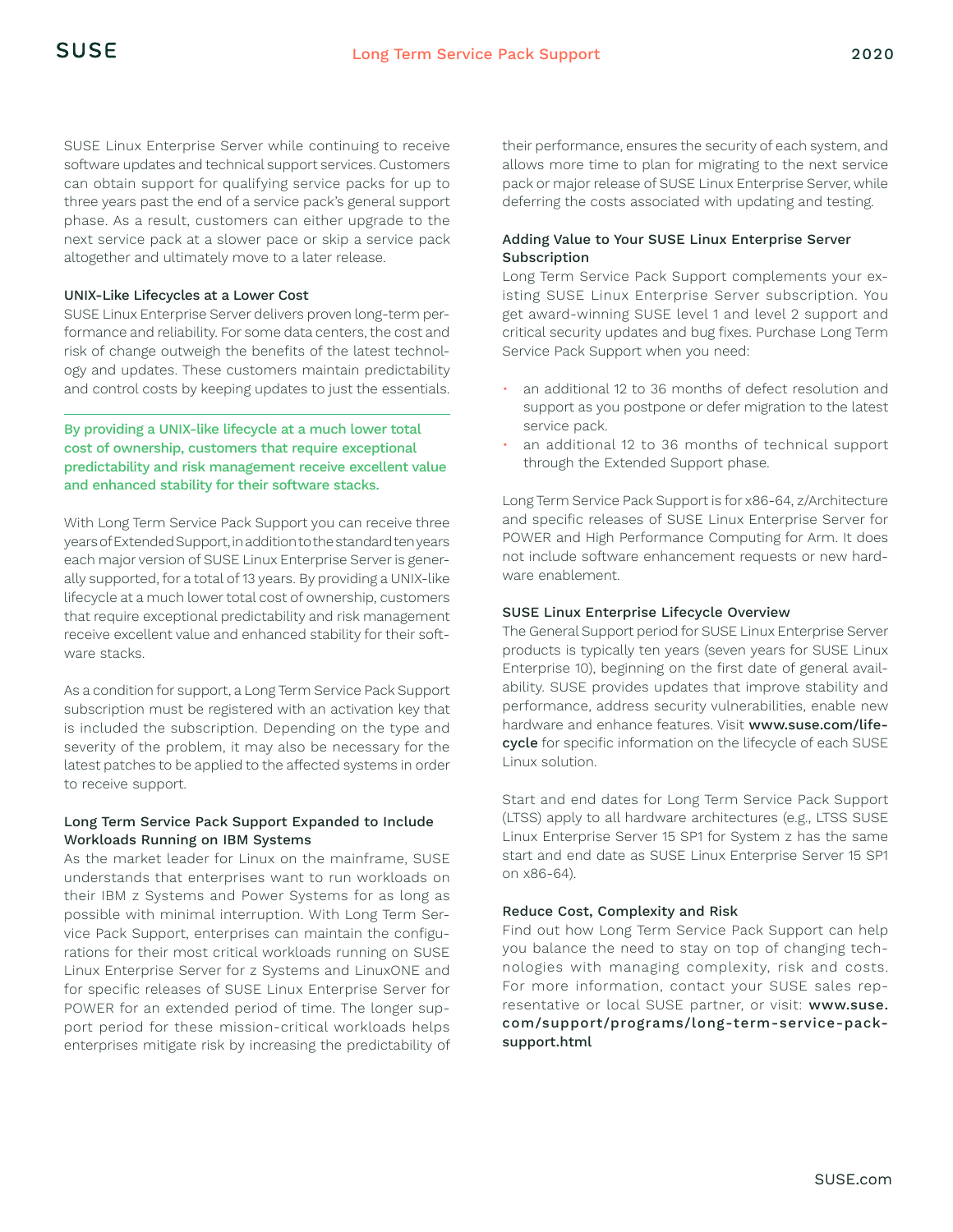|                                                                | <b>General Support for Most Recent</b><br>Service Pack (SP) |                      | General Support for<br>Former SP with LTSS | <b>Extended Support</b><br>with LTSS |                      |
|----------------------------------------------------------------|-------------------------------------------------------------|----------------------|--------------------------------------------|--------------------------------------|----------------------|
| Feature                                                        | Year $1-5$                                                  | Year $6-7$           | Year 8-10                                  | Year 4-10                            | Year 10-13           |
| <b>Technical Support</b>                                       | Yes                                                         | Yes                  | <b>Yes</b>                                 | Yes                                  | Yes                  |
| Access to Patches and Fixes                                    | Yes                                                         | Yes                  | <b>Yes</b>                                 | Yes                                  | Yes                  |
| Access to Documentation and<br>Knowledge Base                  | Yes                                                         | Yes                  | <b>Yes</b>                                 | Yes                                  | Yes                  |
| Support for Existing Stacks and<br>Workloads                   | Yes                                                         | Yes                  | Yes                                        | Yes                                  | Yes                  |
| Support for New Deployments                                    | Yes                                                         | Yes                  | Limited <sup>1</sup>                       | Limited <sup>1</sup>                 | <b>No</b>            |
| <b>Enhancement Requests</b>                                    | Yes                                                         | Limited <sup>1</sup> | Limited <sup>1</sup>                       | <b>No</b>                            | <b>No</b>            |
| Hardware Enablement and<br>Optimization                        | Yes                                                         | Limited <sup>1</sup> | Limited <sup>1</sup>                       | <b>No</b>                            | No                   |
| Driver updates via SUSE SolidDriver<br>Program (formerly PLDP) | Yes                                                         | Yes                  | Limited <sup>1</sup>                       | Limited <sup>1</sup>                 | <b>No</b>            |
| Backport of Fixes from Recent SP                               | Yes                                                         | Yes                  | Limited <sup>1</sup>                       | N/A                                  | N/A                  |
| Critical Security Updates                                      | Yes                                                         | Yes                  | Yes                                        | Yes                                  | Yes                  |
| Defect Resolution                                              | Yes                                                         | Yes                  | Limited <sup>2</sup>                       | Limited <sup>2</sup>                 | Limited <sup>2</sup> |

1 Based on partner and customer requests

2 Severity Level 1 and 2 defects only

|                                 | <b>Launch Date</b> | End of General Support     | End of LTSS       |  |  |  |
|---------------------------------|--------------------|----------------------------|-------------------|--|--|--|
| SUSE Linux Enterprise Server 11 |                    |                            |                   |  |  |  |
| GA                              | March 24, 2009     | December 31, 2010          | Not available     |  |  |  |
| SP <sub>1</sub>                 | June 2, 2010       | August 31, 2012            | August 31, 2015   |  |  |  |
| SP <sub>2</sub>                 | February 28, 2012  | February 1, 2014           | January 31, 2017  |  |  |  |
| SP3                             | July 1, 2013       | January 16, 2016           | January 30, 2019  |  |  |  |
| SP4                             | July 15, 2015      | March 31, 2019             | March 31, 2022    |  |  |  |
| SUSE Linux Enterprise Server 12 |                    |                            |                   |  |  |  |
| GA                              | October 27, 2014   | June 30, 2016              | July 1, 2019      |  |  |  |
| SP <sub>1</sub>                 | December 15, 2015  | May 31, 2017               | May 31, 2020      |  |  |  |
| SP <sub>2</sub>                 | November 8, 2016   | March 31, 2018             | March 31, 2021    |  |  |  |
| SP <sub>3</sub>                 | September 7, 2017  | June 30, 2019              | June 30, 2022     |  |  |  |
| SP4                             | December 12, 2018  | June 30, 2020              | June 30, 2023     |  |  |  |
| SP <sub>5</sub>                 | December 9, 2019   | October 31, 2024           | October 31, 2027  |  |  |  |
| SUSE Linux Enterprise Server 15 |                    |                            |                   |  |  |  |
| GA                              | July 16, 2018      | December 31, 2019          | December 31, 2022 |  |  |  |
| SP <sub>1</sub>                 | June 24, 2019      | January 31, 2021           | January 31, 2024  |  |  |  |
| SP <sub>2</sub>                 | July 21, 2020      | 6 months after SP3 release |                   |  |  |  |